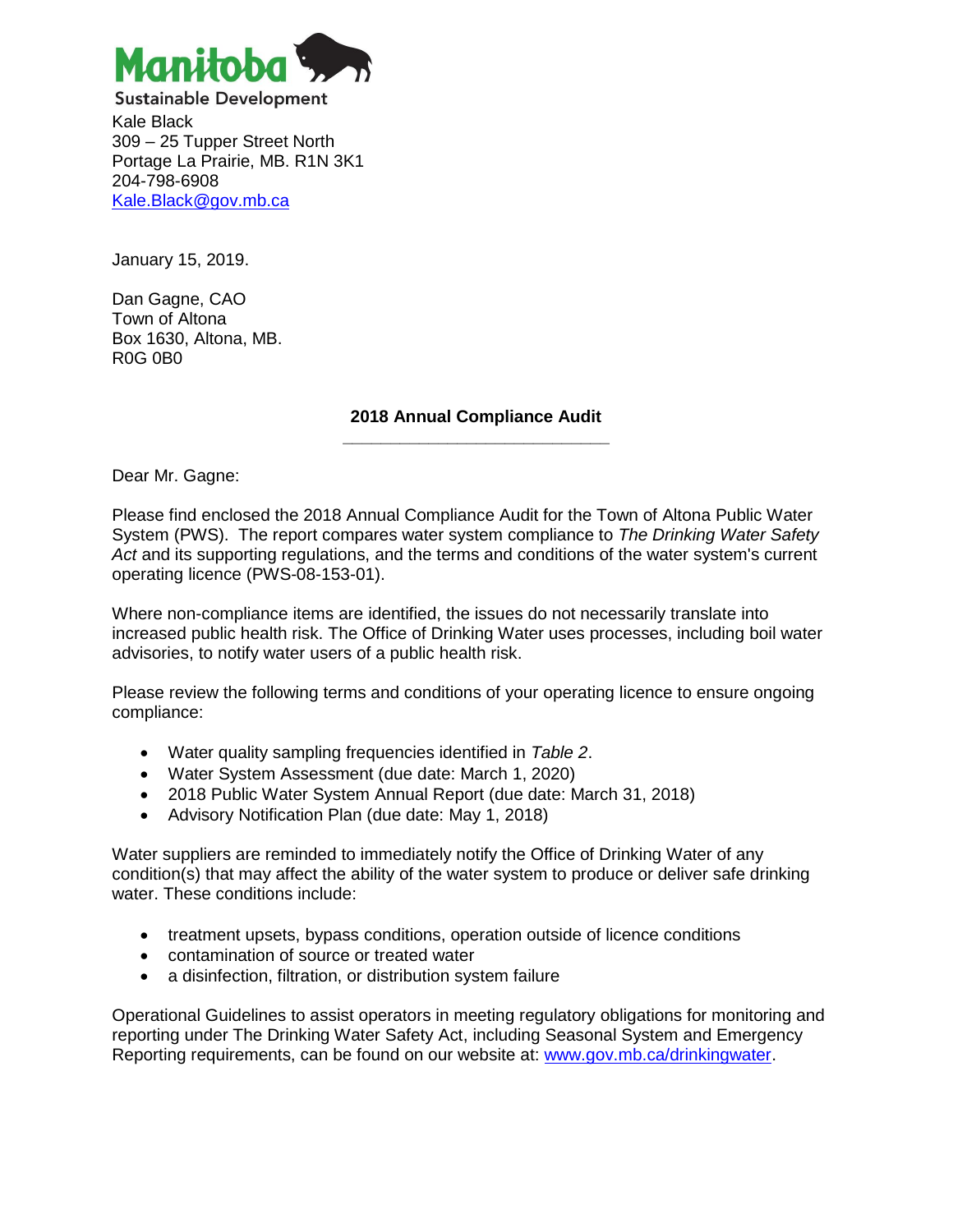## **Additional Information**

Beginning in 2019, the requirement to submit a compliance plan will be removed from operating licences as they are renewed or amended. Section 8 of the Drinking Water Quality Standard Regulation states that the director may require water systems to submit a plan if they are not in compliance with a drinking water standard that details when and how the water supply will come into compliance with the standard. Water systems will be notified in writing if a plan is requested.

Health Canada has completed their review on National Guidelines, including algae (total microcystin toxins) manganese and lead. The new guidelines are expected to be finalized and posted with minor changes following the public consultation stage. Owners and operators are encouraged to review Health Canada's guidelines and related chemistry results to determine what impact they may have on your water supply. You will receive notification of any changes to Health Canada's Guidelines for Canadian Drinking Water Quality and Manitoba Standards should they affect your water supply.

Beginning April 1, 2019, the Office of Drinking Water will begin posting PWS Operating Licences and a copy of the most recent chemistry analysis on our public website.

The 2018 Annual Compliance Audit is based on information submitted to this office. If you have questions regarding non-compliance items identified in this audit, please review your records prior to contacting this office. If your records conflict with the audit information, please call me at (204) 795-6908.

Sincerely,

 $\cancel{Q}$ R

Kale Black Senior Regional Drinking Water Officer

**Enclosures** 

e-copy: Clint Derksen, Operator - [clint.derksen@altona.ca](mailto:clint.derksen@altona.ca)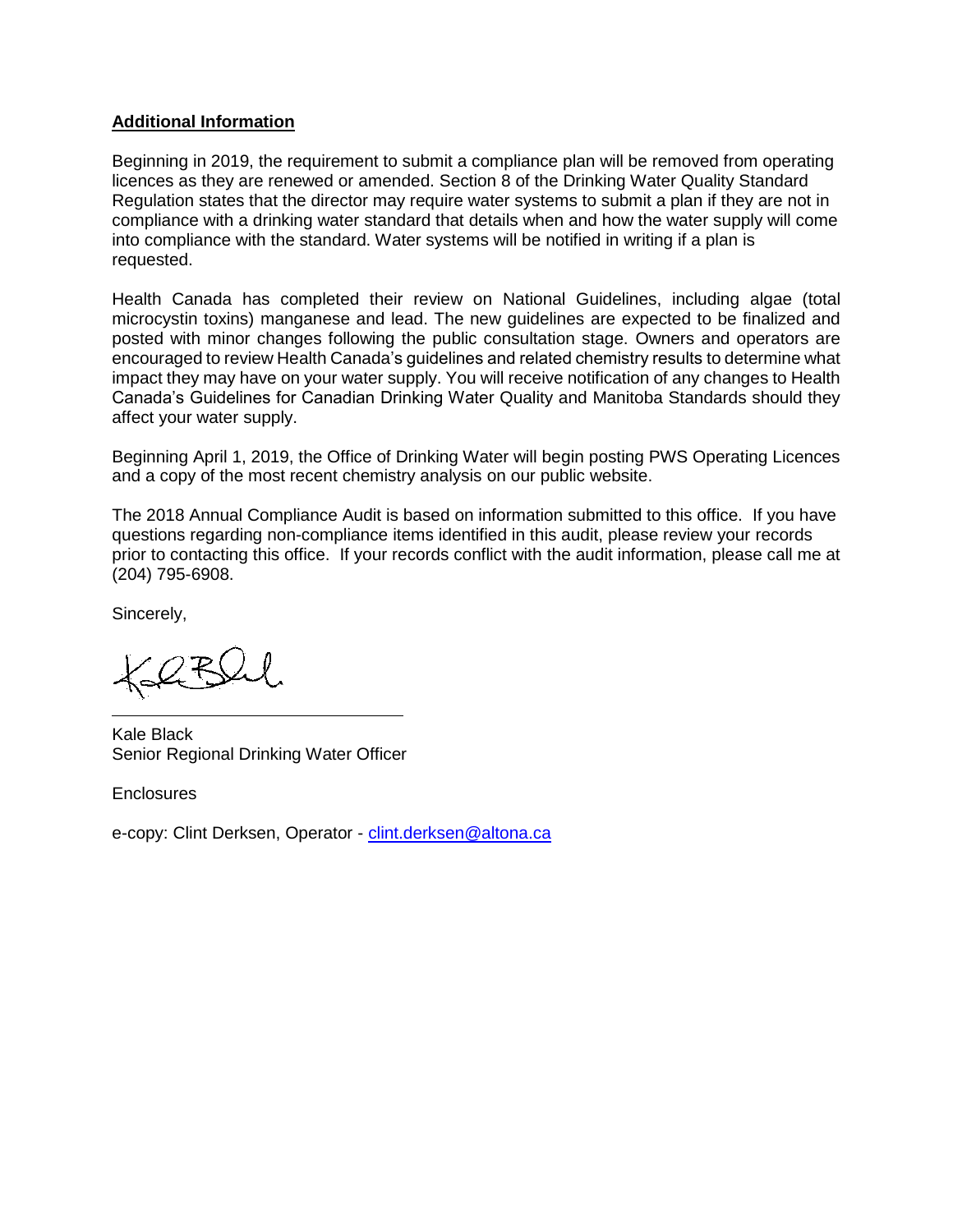**Sustainable Development**

### **2018 Annual Compliance Audit**

Water System: ALTONA ( RED RIVER REGIONAL ) - PWS

Code: 4.00

Water System Owner: Town of Altona

Water System Operating Licence: PWS-08-153-01 Expiry Date: November 30, 2018

- This report documents the Altona ( Red River Regional ) Public Water System compliance for the 1) period from January 1 to December 31, 2018.
- 2) Addendum A to this report provides specific information on the non-compliance incidents identified in the summary below.
- 3) Other than the information provided in attached Addendum A, the water supplier has complied with *The Drinking Water Safety Act,* its supporting regulations, and the terms and conditions of the water system's current operating licence
- This report is based on information submitted by the water supplier, agents of the water supplier, 4) and / or the Province of Manitoba.

## **Summary of Non-Compliance Incidents:**

• Failure to Meet Chemical Requirements